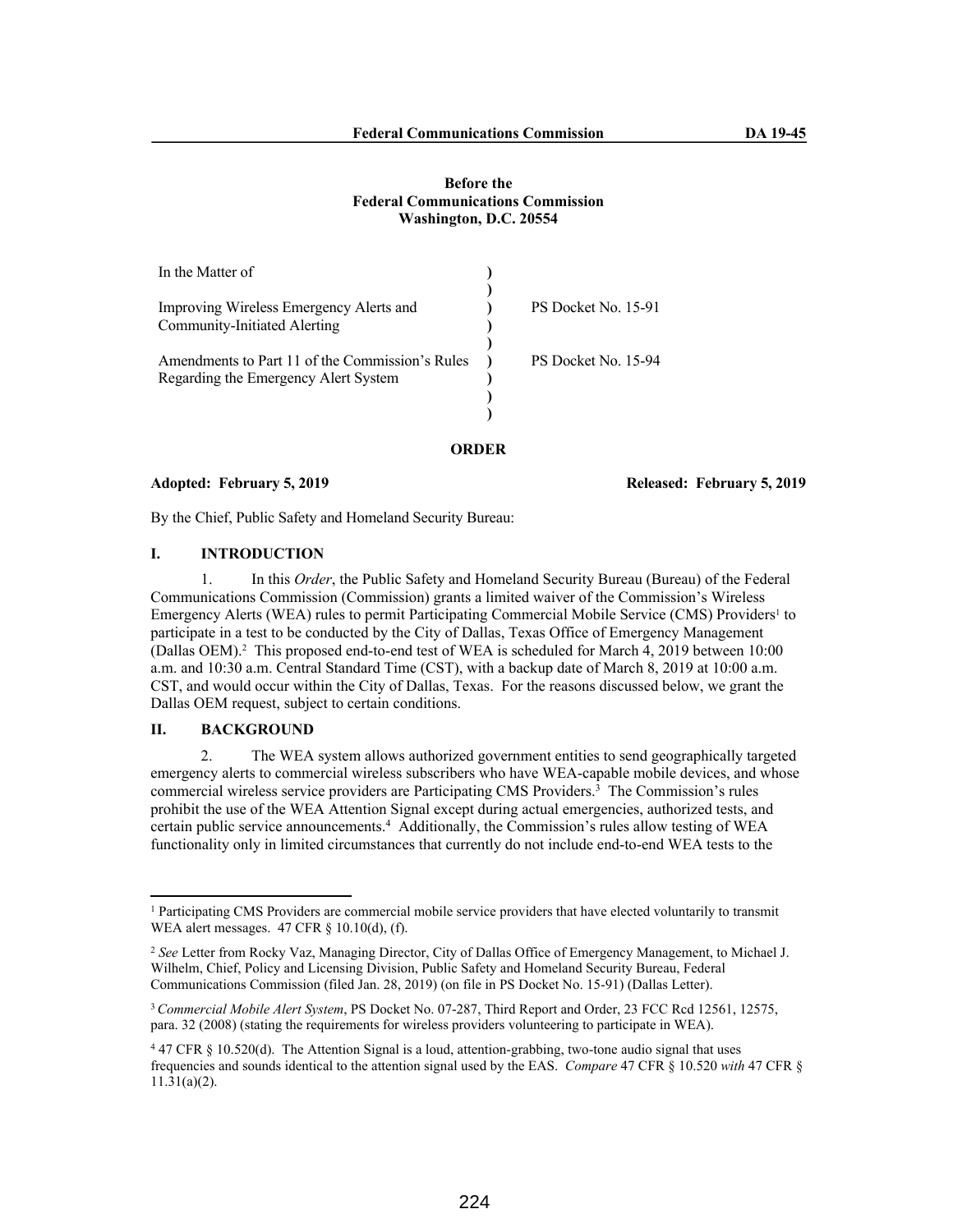public.<sup>5</sup> On November 1, 2016, the Commission adopted a *Report and Order* that amends the WEA testing rules to permit emergency managers to conduct end-to-end WEA tests to the public, to assess how WEA is working within their jurisdictions.<sup>6</sup> The rules allowing such tests will not be effective until May 1, 2019.<sup>7</sup>

3. The Dallas Letter requests a waiver of the Commission's rules to allow Participating CMS Providers to participate in a WEA test on Monday, March 4, 2019, with a backup date of Friday, March 8, 2019.<sup>8</sup> The Dallas Letter notes that the City of Dallas faces a "wide variety" of hazards, including tornados, emergencies at chemical facilities, or law enforcement activity, that could impact residents and visitors to the city and thus requests a waiver to conduct a test to "ensure that the WEA system will work during such emergencies."<sup>9</sup> According to the Dallas Letter, as demonstrated by recent events in Hawaii and California, it is essential that the public be familiar with WEA and, similarly, that emergency managers be proficient in initiating a WEA message before an actual emergency necessitates its use.10 Therefore, the Dallas Letter asserts that "it is imperative to test the system now, rather than wait until May 2019 for the FCC's end-to-end testing rules to become effective."11 The Dallas Letter also states that it has conducted a successful test of WEA using FEMA's Integrated Public Alert and Warning System (IPAWS) Lab and will conduct an additional IPAWS Lab test prior to March 4, 2019.<sup>12</sup>

4. The proposed Dallas WEA test on March 4, the first live test of the WEA system in Dallas, would distribute the WEA test message to a targeted polygon encompassing the Central Business District in Dallas, Texas.13 According to the Dallas Letter, the Central Business District polygon includes cell towers for all major wireless providers and should provide Dallas OEM with enough test message recipients to gauge delivery success via a survey following the test.14 The proposed WEA test message to be delivered to mobile devices would be: "This is a test of City of Dallas Wireless Emergency Alerts. No Action is required."<sup>15</sup> Dallas OEM does not intend this test to substitute for other scheduled tests.<sup>16</sup>

*Id.* at 11161, 11165, paras. 79, 85 (stating that the deadline for state and local testing is 30 months after the rule's publication in the Federal Register); *Federal Communications Commission, Wireless Emergency Alerts, Amendments to Rules Regarding the Emergency Alert System,* 81 Fed. Reg. 75710 (Nov. 1, 2016) (establishing the date of Federal Register publication).

8 Dallas Letter at 1.

- <sup>14</sup> *Id*.
- <sup>15</sup> *Id*.

<sup>5</sup> 47 CFR § 10.350. Specifically, the Commission's rules require Participating CMS Providers to participate in monthly tests initiated by the Federal Emergency Management Agency (FEMA) and in periodic tests of WEA's C-Interface. *Id.*

<sup>6</sup> *Wireless Emergency Alerts; Amendments to Part 11 of the Commission's Rules Regarding the Emergency Alert System*, Report and Order and Further Notice of Proposed Rulemaking, 31 FCC Rcd 11112, 11154-11157, paras. 65- 68 (2016) (*WEA R&O*).

<sup>&</sup>lt;sup>9</sup> *Id*. Dallas OEM conveyed to Bureau staff that the July 7, 2016 police shootings in downtown Dallas are an example of a type of emergency that could impact the area where the March 4 WEA test will be conducted. *See* F. Brinley Bruton, et al., *Dallas Police 'Ambush': 12 Officers Shot, 5 Killed During Protest*, NBC NEWS, (Jul. 7, 2016, updated Jul. 8, 2016, 9:11 a.m. EDT), https://www.nbcnews.com/storyline/dallas-police-ambush/protests-spawncities-across-u-s-over-police-shootings-black-n605686.

<sup>10</sup> *Id*.

<sup>11</sup> *Id.*

<sup>12</sup> *Id*.

<sup>13</sup> *Id*.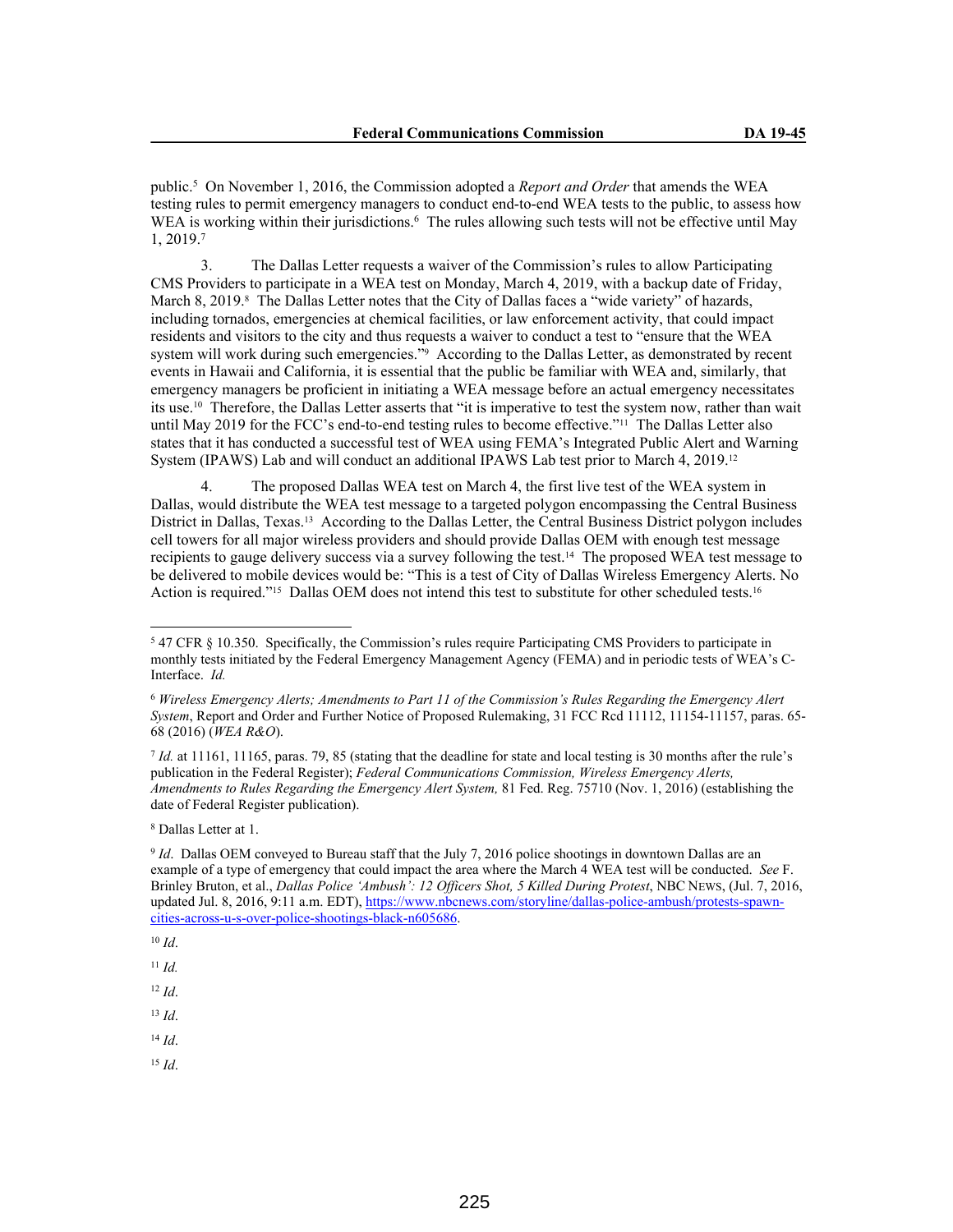5. To ensure public understanding of the function and utility of WEA, and increase awareness that the March 4<sup>th</sup> WEA message is only a test, Dallas OEM is developing a multimedia public announcement advertisement and marketing plan.17 Among other things, Dallas OEM has already taken steps to conduct outreach surrounding the test, including a region-wide briefing to emergency management partners on October 11, 2018 and coordination with Participating CMS Providers in the region, and will conduct a secondary briefing on February 11, 2019.18 According to the Dallas Letter, Dallas OEM will share the plan with Public Information Officers in surrounding jurisdictions for distribution to all media outlets in the Dallas-Fort Worth area, including daily newspapers, radio and television outlets, and social media.19 Additionally, Dallas OEM will coordinate information about the test with emergency authorities in and surrounding the City of Dallas, including first responder organizations such as fire and police agencies and 911 public safety answering points (PSAPs).20 Due to the density of jurisdictions bordering the city and its wide geographic coverage, Dallas OEM anticipates that some members of the public from neighboring jurisdictions may receive the WEA test message and has addressed that possibility in its outreach materials.<sup>21</sup>

#### **III. DISCUSSION**

6. A provision of the Commission's rules "may be waived by the Commission on its own motion or on petition if good cause therefor is shown."<sup>22</sup> The Commission may find good cause to extend a waiver, "if special circumstances warrant a deviation from the general rule and such deviation will serve the public interest."<sup>23</sup> We conclude that there is good cause to grant the Dallas OEM waiver request for the WEA end-to-end test.

7. We are persuaded by Dallas OEM that the proposed WEA test will help educate the public about WEA and improve the proficiency of emergency managers in the use of WEA before the initiation of an actual alert during an emergency.24 We are also persuaded that the proposed end-to-end test of WEA has value now, as opposed to after May 1, 2019, because it would help ensure that WEA can be effectively deployed to targeted areas within the city during an emergency in light of the various emergencies such as severe weather or law enforcement activity that may impact life, safety, and property in the City of Dallas. Accordingly, we conclude that limited waiver of the Commission's WEA rules is warranted and in the public interest to test in the City of Dallas.<sup>25</sup>

We observe, however, that the proposed Dallas WEA test would not be in the public interest if it were presented in a manner that could lead the public to conclude that an actual alert is being

| (Continued from previous page) |  |
|--------------------------------|--|
| $16$ <i>Id</i>                 |  |

<sup>17</sup> *Id*. at 1-2. <sup>18</sup> *Id*. at 2. <sup>19</sup> *Id*. <sup>20</sup> *Id*. <sup>21</sup> *Id.* <sup>22</sup> 47 CFR § 1.3.

<sup>23</sup> *See Northeast Cellular Telephone Co. v. FCC*, 897 F.2d 1164, 1166 (D.C. Cir. 1990) (*citing WAIT Radio v. FCC*, 418 F.2d 1153, 1159 (D.C. Cir. 1969), *aff'd*, 459 F.2d 1203 (1973), *cert. denied*, 409 U.S. 1027 (1972)).

<sup>24</sup> Dallas Letter at 1.

<sup>25</sup> This waiver does not extend to any other circumstances involving the broadcast or transmission of the WEA Attention Signal.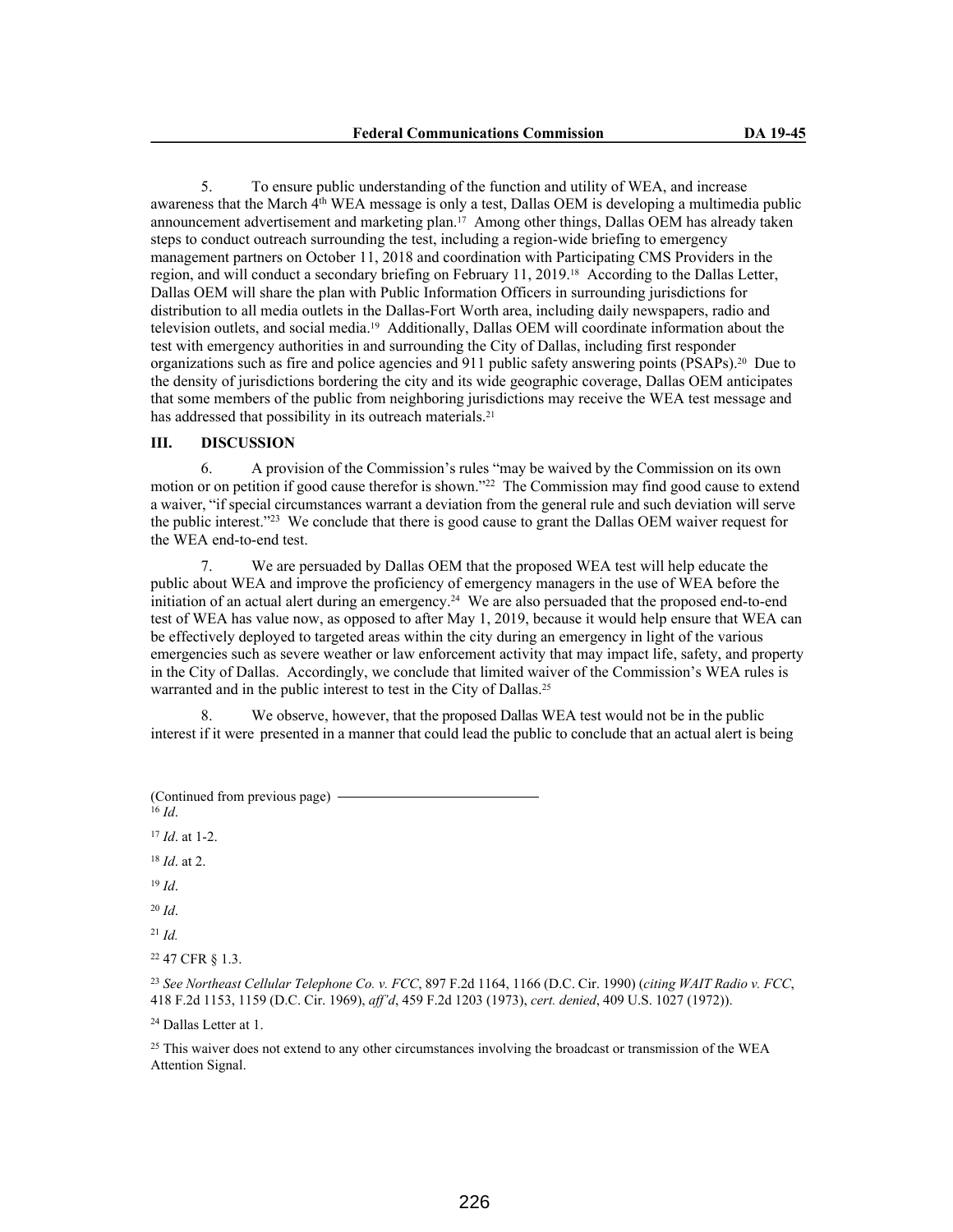transmitted, or would otherwise confuse the public.<sup>26</sup> We therefore condition this waiver upon the full implementation of the outreach plan described in the Dallas Letter, including outreach to the public, press, and relevant government agencies, and making clear that members of the public may receive multiple test messages.

9. We further condition this waiver to require that the test may only be conducted on March 4, 2019, as referenced in the Dallas Letter, or on the backup date of March 8, 2019, and may only be conducted for the purposes described therein. Specifically, the waiver is based on representations that:

> (1) this test is necessary to assess and validate the readiness and accuracy of the emergency warning system, plans and infrastructure, and ability of participants to disseminate emergency messages to the public;

(2) the Dallas OEM has notified, and will coordinate with, the relevant Participating CMS Providers and first responder organizations such as police and fire agencies and 911 PSAPs to ensure that they are aware of the test and can confirm to the public that the WEA message is a test;

(3) pre-test publicity efforts will include a comprehensive media campaign to ensure public understanding of the function and utility of WEA, which will be shared with Public Information Officers in the surrounding jurisdictions for distribution to all Dallas-Fort Worth media outlets, including daily newspapers and radio and television outlets, and posted on social media;

(4) use of "test" wording as described by the Dallas Letter will be used in the test message; and

(5) this test will not be a substitute for other scheduled tests of WEA.

10. We also require that the test and any post-test analysis and reports that Dallas OEM may conduct or cause to be produced, are done in a manner consistent with customers' expectations of privacy, confidentiality of Participating CMS Providers' network information, and the overall security of the WEA systems and infrastructure.<sup>27</sup> We encourage Dallas OEM to report its test results in electronic format to the Bureau. Finally, we encourage members of the public who wish to share feedback on their experience with the test to do so by filing them with the FCC's Public Safety Support Center at https://www.fcc.gov/general/public-safety-support-center.

<sup>&</sup>lt;sup>26</sup> For example, transmitting a WEA test message without first informing emergency responders, such as 911 call centers, and the public about the test, could predictably result in confusion or panic.

<sup>27</sup> *See* 47 U.S.C. § 222.